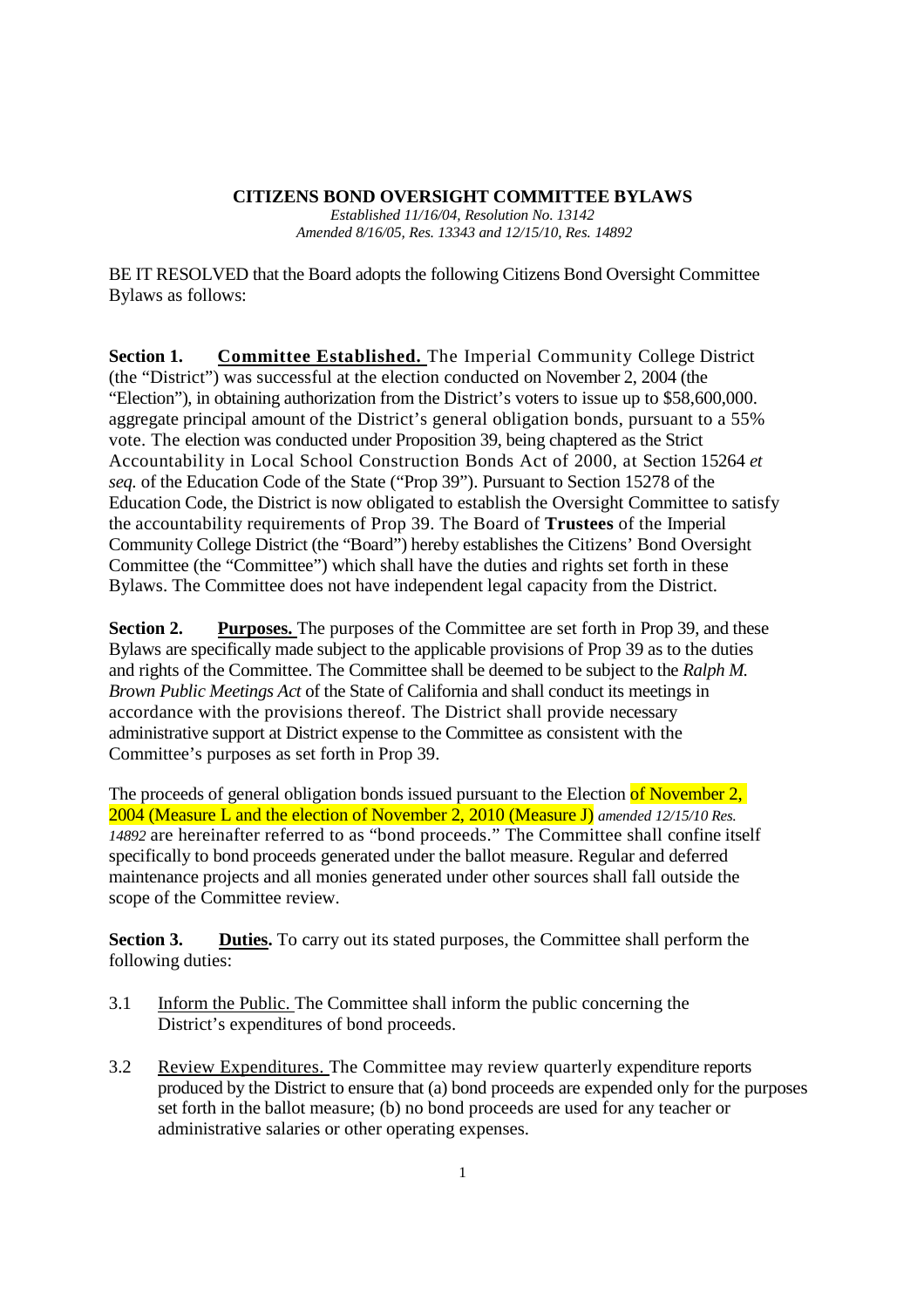- 3.3 Annual Report. The Committee shall present to the Board, in public session, an annual written report which shall include the following:
	- (a) A statement indicating whether the District is in compliance with the requirements of Article XIIIA, Section 1 (b)(3) of the California Constitution; and
	- (b) A summary of the Committee's proceedings and activities for the preceding year.
- 3.4 Duties of the Board/Superintendent. Either the Board or the Superintendent, as the Board shall determine, shall have the following powers reserved to it, and the Committee shall have no jurisdiction over the following types of activities:
	- (a) Approval of construction contracts,
	- (b) Approval of construction change orders,
	- (c) Appropriation of construction funds,
	- (d) Handling of all legal matters,
	- (e) Approval of construction plans and schedules,
	- (f) Approval of Deferred Maintenance Plan, and
	- (g) Approval of the sale of bonds.
- 3.5 Voter-Approved Projects Only. In recognition of the fact that the Committee is charged with overseeing the expenditure of bond proceeds, the District has not charged the Committee with responsibility for:
	- (a) Projects financed through the State of California, developer fees, redevelopment tax increment, certificates of participation, lease/revenue bonds, the general fund or the sale of surplus property without bond proceeds shall be outside the authority of the Committee.
	- (b) The establishment of priorities and order of construction for the bond projects shall be made by the Board in its sole discretion.
	- (c) The selection of architects, engineers, soil engineers, construction managers, project managers, CEQA consultants and such other professional service firms as are required to complete the project based on District criteria established by the Board in its sole discretion.
	- (d) The approval of the design for each project including exterior materials, paint color, interior finishes, site plan and construction methods (modular vs. permanent) by the Board in its sole discretion and shall report to the Committee on any cost saving techniques considered or adopted by the Board.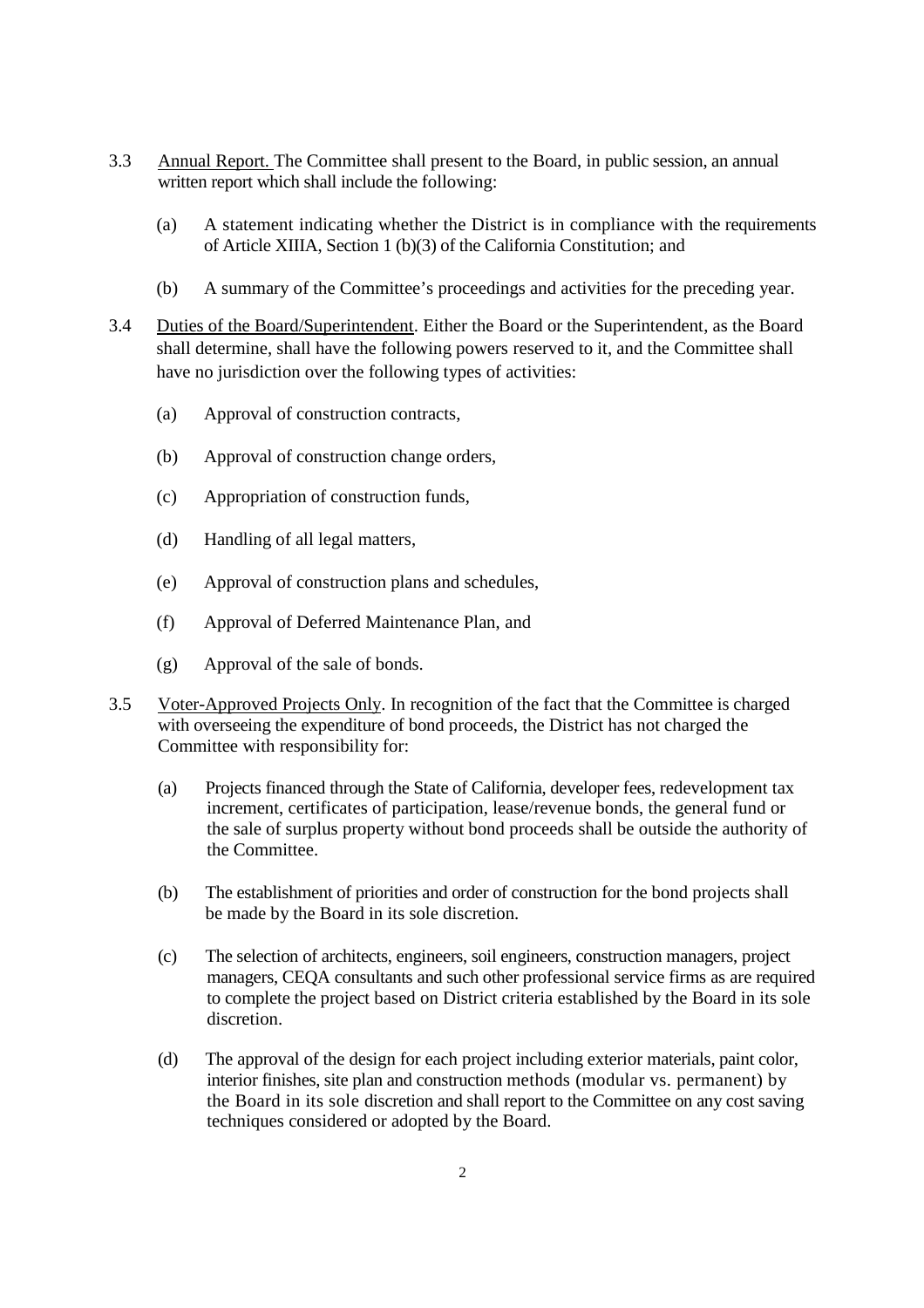- (e) The selection of independent audit firm(s), performance audit consultants and such other consultants as are necessary to support the activities of the Committee.
- (f) The approval of an annual budget for the Committee that is sufficient to carry activities set forth in Prop 39 and included herein.
- (g) The adoption of a plan for publicizing the activities of the Committee and the determination as to whether a mailer, a newspaper notice or website materials would best suit the distribution of the Committee's findings and recommendations.
- (h) The amendment or modification of the Bylaws for the Committee as provided herein, subject to the legal requirements of Prop 39.
- (i) The appointment or reappointment of qualified applicants to serve on the Committee, subject to legal limitations, and based on criteria adopted in the Board's sole discretion as part of carrying out its functions under Prop 39.

# **Section 4. Authorized Activities.**

- 4.1 In order to perform the duties set forth in Section 3.0, the Committee may engage in the following authorized activities:
	- (a) Receive and review copies of the District's annual independent performance audit and annual independent financial audit, required by Article XIIA of the California Constitution.
	- (b) Inspect school facilities and grounds for which bond proceeds have been or will be expended, in accordance with any access procedure established by the District's Superintendent.
	- (c) Review copies of deferred maintenance proposal or plans developed by the District.
	- (d) Review efforts by the District to maximize bond proceeds by implementing various cost-saving measures.

### **Section 5. Membership.**

- 5.1 Number. The Committee shall consist of a minimum of seven (7) members appointed by the Board of **Trustees** from a list of candidates submitting written applications, and based on criteria established by Prop 39, to wit:
	- One (1) member active in a business organization representing the business community located in the District.
	- One (1) member active in a senior citizen's organization.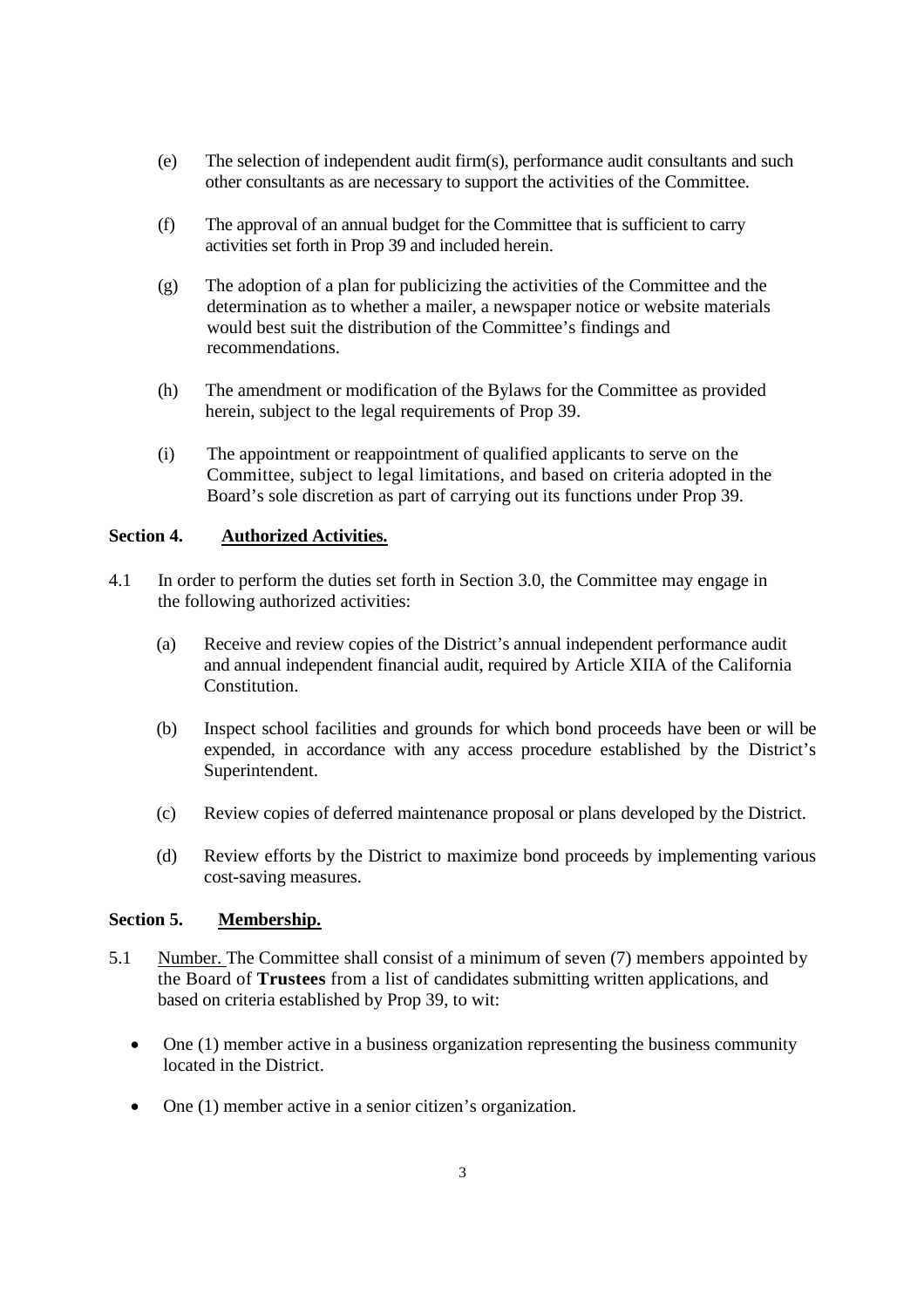- One (1) member active in a bona-fide taxpayers association.
- One member shall be a student who is both currently enrolled in the district and active in a community college group, such as student government. The community college student member may, at the discretion of the board, serve up to six months after his or her graduation. *(amended 8/16/05 Res. 13343*
- One member shall be active in the support and organization of a community college or the community colleges of the district, such as a member of an advisory council or foundation. *(amended 8/16/05 Res. 13343)*
- Two (2) members of the community at-large appointed by the Board.
- 5.2 Qualification Standards.
	- (a) To be a qualified person, he or she must be at least 18 years of age and reside within the District's geographic boundary, in accordance with Government Code Section 1020.
	- (b) The Committee may not include any employee, official of the District or any vendor, contractor or consultant of the District.
- 5.3 Ethics: Conflicts of Interest. By accepting appointment to the Committee, each member agrees to comply with Articles 4 (commencing with Section 1090) and 4.7 (commencing with Section 1125) of Division 4 of Title 1 of the Government Code and the Political Reform Act (Gov. Code §§ 81000 *et seq.),* and to complete the Form 700 as required by all "designated employees" of the District.
- 5.4 Term. Except as otherwise provided herein, each member shall serve a term of two (2) years, beginning November 16, 2004. No member may serve more than two (2) consecutive terms. At the Committee's first meeting, members will draw lots to select a minimum of two (2) members to serve for an initial one (1) year term and the remaining members for an initial two  $(2)$  year term.
- 5.5 Appointment. Members of the Committee shall be appointed by the Board through the following process: (a) appropriate local groups will be solicited for applications; (b) the Superintendent or designee will review the applications; (c) the Superintendent or designee will make recommendations to the Board.
- 5.6 Removal; Vacancy. The Board may remove any Committee member for any reason, including failure to attend two (2) consecutive Committee meetings without reasonable excuse or for failure to comply with the Committee Ethics Policy. Upon a member's removal, his or her seat shall be declared vacant. The Board, in accordance with the established appointment process shall fill any vacancies on the Committee.
- 5.7 Compensation. The Committee members shall not be compensated for their services.